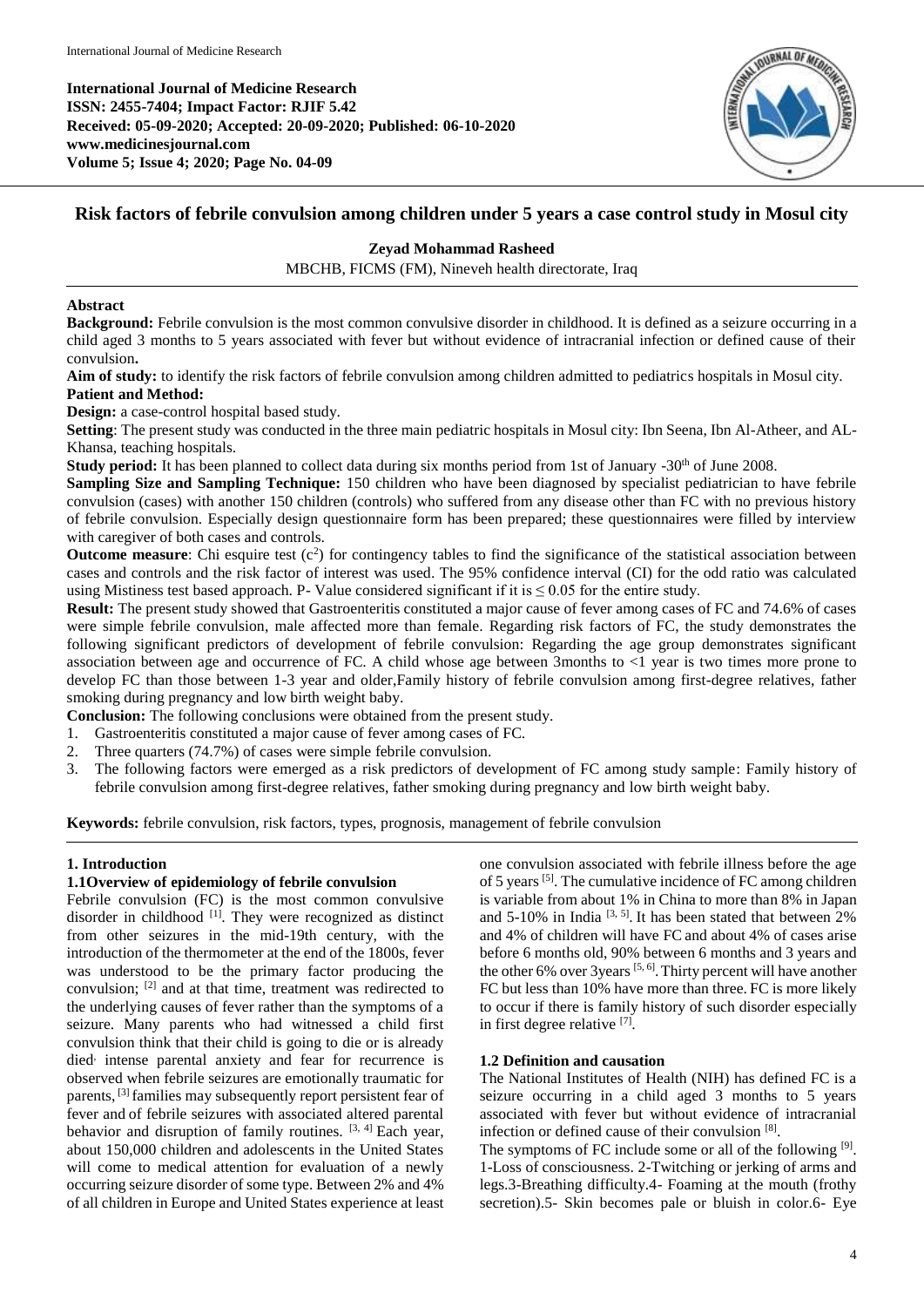rolling, only the white of eyes is visible.7- Involuntary urination or defecation.8- Confusion, sleepiness, or irritability after the seizure.

The generally accepted criteria for febrile seizures include. (10, 11)

- 1. A convulsion associated with an elevated temperature greater than 38ºC.
- 2. A child between three to sixty months of age.
- 3. No central nervous system infection or inflammation.
- 4. No acute systemic metabolic abnormality that may produce convulsions.
- 5. No history of previous a febrile seizures.

#### **Etiology**

Three features interact to bring on a febrile seizure: immature brain, fever and genetic predisposition [12].

# **1.5 Classification of febrile convulsion**

### **1.5.1 Simple febrile convulsion**

It is common type of FC constitutes about 70% of cases characterized by isolated convulsion, generalized (jerking both of arms and legs), it has a duration of fit less than 15 minutes tonic- clonic seizure does not recur during the febrile episode, this type shows good prognosis and does not left any neurological deficit in the future of the child <sup>[13]</sup>.

## **1.5.2 Complex febrile convulsion**

It is less common type constitutes 25-30% of cases characterized by focal features; it has a duration of a more than 15 minutes, more than one seizure during the febrile episode, this type shows bad prognosis than simple type. Complex febrile convulsion had been shown to be related to subsequent epilepsy. In addition, earlier studies carried the notion that complex febrile convulsion was also associated with increased mortality` and long-term neurological deficits. [14] .

# **2. Patients and Methods**

#### **2.1 Study setting**

The present study was conducted in the three main pediatric hospitals in Mosul city; these are Ibn Seena, Ibn Al-Atheer, and AL-Khansa, teaching hospitals. These hospitals receives cases either directly from their causality unit or referred cases from primary health care centers (PHCCS) which are distributed throughout Mosul city

#### **2.2 Study design**

To achieve the aim of the present study, a hospital based casecontrol study design was chosen. (Figure2.1)

### **2.3 Study period**

It has been planned to collect data during six months period from 1st of January  $-30<sup>th</sup>$  of June 2008.

### **2.4 Study sample**

The study was conducted upon 150 cases and 150 controls who have been collected over period of six months

### **2.7 Pilot Study**

Exploratory visits have been carried out to the three main hospitals from which the study sample is decided to be taken. The directors of those hospitals were interviewed and informed about the objectives of the present study. Pilot study was done

over a period of three weeks during which 21 cases of FC were collected every other day from the three hospitals. The main objectives of pilot study were to:

- 1. To know completeness and suitability of the questionnaire form and to look for the required modification.
- 2. Determine kinds of difficulties that may arise during data collection period.
- 3. Estimate the approximate sample size and time needed for filling in each questionnaire form.
- 4. Test the cases and controls relative cooperation.

The main feedback points are:

- 1. Some questions are not clear to the parents or (care giver of the child) so the investigator discussed these questions in simple way
- 2. The relatives of child could not be interviewed before establishing the diagnosis and look for investigation to exclude metabolic convulsion and central nervous infection.
- 3. There are some sensitive questions to the mother like history of smoking during pregnancy, so the investigator try to explain to the mother relation between this habit during pregnancy and developing of FC, and this need extra time to obtain information.
- 4. The maximum number of cases that can be collected reached 6-8 cases per a week. So the sample sizes that can be obtained during 6 months period reach 150-200 cases. The time needed for filling in each questionnaire form was approximately 30 minutes.

# **2.9 Data analysis**

Computer feeding tabulation and statistical analysis were carried out using Pentium IV by using Stat Exact under window and Minitab under window program. Table 2.2 show the method of tabulation of cases and controls in order to calculate the odd ratio  $(OR)$ <sup>[15]</sup>.

| v<br>۰,<br>۰, |  |
|---------------|--|
|---------------|--|

|         | <b>Risk factor Cases of convulsion Controls without convulsion</b> |
|---------|--------------------------------------------------------------------|
| Present |                                                                    |
| Absent  |                                                                    |

Because of the case – control nature of the study, the incidence cannot be derived here for those exposed and not exposed so calculation of OR give a close approximation to this relative risk in this situation.

#### OR=ad ∕ bc

Chi esquire test  $(\Box^{\Box})$  for contingency tables to find the significance of the statistical Association between cases and controls and the risk factor of interest was used. The 95% confidence interval (CI) for the odd ratio was calculated using Mistiness test based approach. P- Value considered significant if it is  $\leq 0.05$  for the entire study [16].

#### **3. Result**

#### **3.1 Description of febrile convulsion cases**

Table (3.1) shows frequency distribution of both cases and controls across Ibn-Seena, Ibn-Altheer and Al-Khansa hospitals. Almost one half (46.o%) of study sample were taken from Ibn Seena hospital.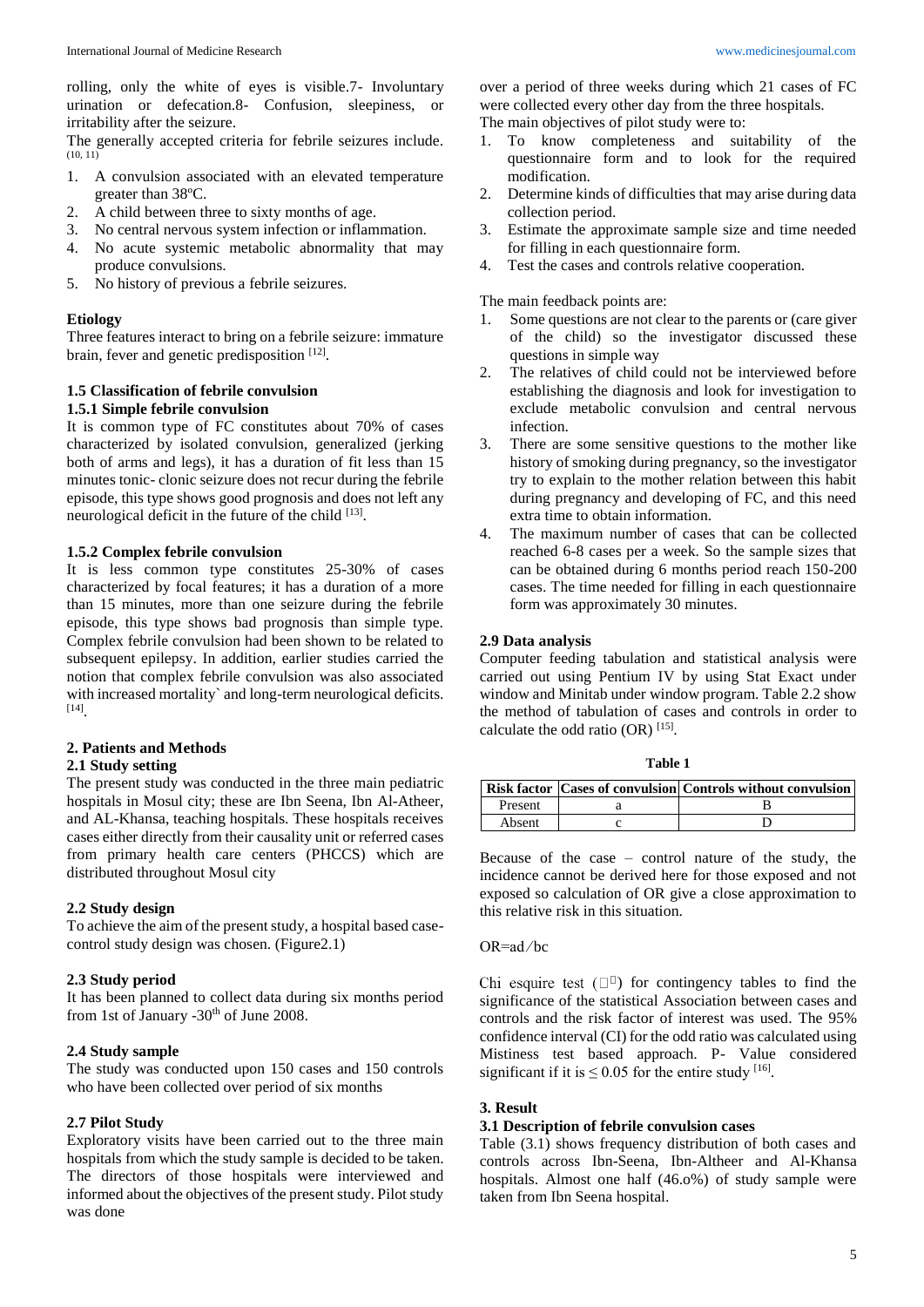|                  |     | Cases         | Control |      |  |
|------------------|-----|---------------|---------|------|--|
| <b>Hospitals</b> | No. | $\frac{6}{9}$ | No.     | %    |  |
| Ibn Seena        | 69  | 46.0          | 69      | 46.0 |  |
| Ibn Al-Atheer    | 42  | 28.0          |         | 28.0 |  |
| Al-Khansa        | 39  | 26.0          | 39      | 26.0 |  |
| Total            | 150 | 100%          | 150     | 100% |  |



**Fig 1:** shows that 74.7% of cases are simple febrile convulsion and 25.3% are complex febrile convulsion.

Regarding causes of fever among FC cases figure (3.2) demonstrates that gastroenteritis constitutes 39.3% while only 2% occur post vaccination (1.3% after measles vaccination and 0.7% after DPT vaccination).



Fig 2: Causes of fever among FC cases

### **3.1.1 Socio Demographic characteristics of study population**

Table (3.2) illustrates that two third (62.0%) of cases and more than one halve (59.3%) of controls are lying in the age group 3 months -  $\langle$ 1 year. It depicts that male is the predominant gender in cases where it constitutes about 64.0% of cases

in comparison to 52.0% in controls. The same table demonstrates that, 78.7% of cases of FC living in urban area compared to 87.3% of controls.

|  | <b>Table 3:</b> Characteristics of study population |  |  |
|--|-----------------------------------------------------|--|--|
|--|-----------------------------------------------------|--|--|

| Age groups (in year) |                | Cases $N=150$ | Controls $N=150$ |               |  |  |  |
|----------------------|----------------|---------------|------------------|---------------|--|--|--|
|                      | N <sub>O</sub> | $\frac{6}{9}$ | NO               | $\frac{0}{0}$ |  |  |  |
| $3$ month- $<$ 1     | 93             | 62.0          | 89               | 59.3          |  |  |  |
| $1 - 3$              | 37             | 24.7          | 25               | 16.7          |  |  |  |
| $3 - 5$              | 20             | 13.3          | 36               | 24.0          |  |  |  |
|                      | Gender         |               |                  |               |  |  |  |
| Male                 | 96             | 64.0          | 78               | 52.0          |  |  |  |
| Female               | 54             | 36            | 72               | 48.0          |  |  |  |
| Residence            |                |               |                  |               |  |  |  |
| Rural                | 32             | 21.3          | 19               | 12.7          |  |  |  |
| Urban                | 118            | 78.7          | 131              | 87.3          |  |  |  |

#### **3.2 Case – control analysis of the risk factors and logistic regression**

**3.2.1 Demographic characteristic of study Population**  regarding the age group Table (3.3) demonstrates significant association between age and occurrence of FC. A child whose age between 3months to <1 year is two times more prone to develop FC than those between 1-3 year and older ( P=0.01, OR= $2.62$ ,  $95\%$ CI= $1.26-5.61$ ) The same table clarifies significant association between male gender and occurrence of FC which appeared from P value  $(=0.003)$  and (OR=1.64, 95% CI=1.03- 2.06). Residence also shows a significant casual association between rural residency and occurrence of FC (P=0.046, OR=1.87, 95% CI= 1.0-3.84).

**Table 4:** Association between demographic characteristics and FC

| Age group        |     | Cases<br>$N = 150$ | Control<br>$N = 150$ |               |               |                    |          |
|------------------|-----|--------------------|----------------------|---------------|---------------|--------------------|----------|
| (year)           | No. | $\frac{0}{0}$      | N <sub>0</sub>       | $\frac{0}{0}$ | $\bf{0}$<br>R | 95%CI P-value      |          |
| $3$ month- $<$ 1 | 93  | 62.0               | 89                   | 59.3          |               | 2.6 1.26 - 5.61    | $= 0.01$ |
| $1 - 3$          | 37  | 24.7               | 25                   | 16.7          |               | 1.80.73-2.88       | NS       |
| $3 - 5$          | 20  | 13.3               | 36                   | 24.0          |               | Reference group    |          |
|                  |     |                    | Gender               |               |               |                    |          |
| Male             | 96  | 64.0               | 78                   | 52.0          |               |                    |          |
| Female           | 54  | 36                 | 72                   | 48.0          | 1.6<br>4      | $(1.03 -$<br>2.60) | $=0.003$ |
| Residence        |     |                    |                      |               |               |                    |          |
| Rural            | 32  | 21.3               | 19                   | 12.7          | 1.8<br>7      | $1.0 - 3.48$       | 0.046    |
| Urban            | 118 | 78.7               | 131                  | 87.3          |               |                    |          |

#### **3.2.2 Family history of FC**

The association between family history of FC among first degree relatives(siblings and / or parents) and development of this event is shown in Table (3.4) it clarifies a highly significant association between occurrence of FC and this variable, (P=0.001).

Odd ratio reveals that those with positive family history of FC among first degree relatives had 21 times risk to develop FC than those without (OR=21.67, 95%CI= 10.99-42.74 ).

While no significant association is shown between family history of FC among second degree relatives (grand parents, uncles ∕ aunts or cousins) and development of FC.

**Table 5:** Association between family history of FC and occurrence of FC

| <b>Cases N=150</b> Controls N=150 OR 95% C.I. $p$ -value<br>Family history among 1 <sup>st</sup> degree relatives |  |               |                              |  |  |  |
|-------------------------------------------------------------------------------------------------------------------|--|---------------|------------------------------|--|--|--|
|                                                                                                                   |  | $\frac{0}{0}$ | $\overline{\phantom{a}}$ No. |  |  |  |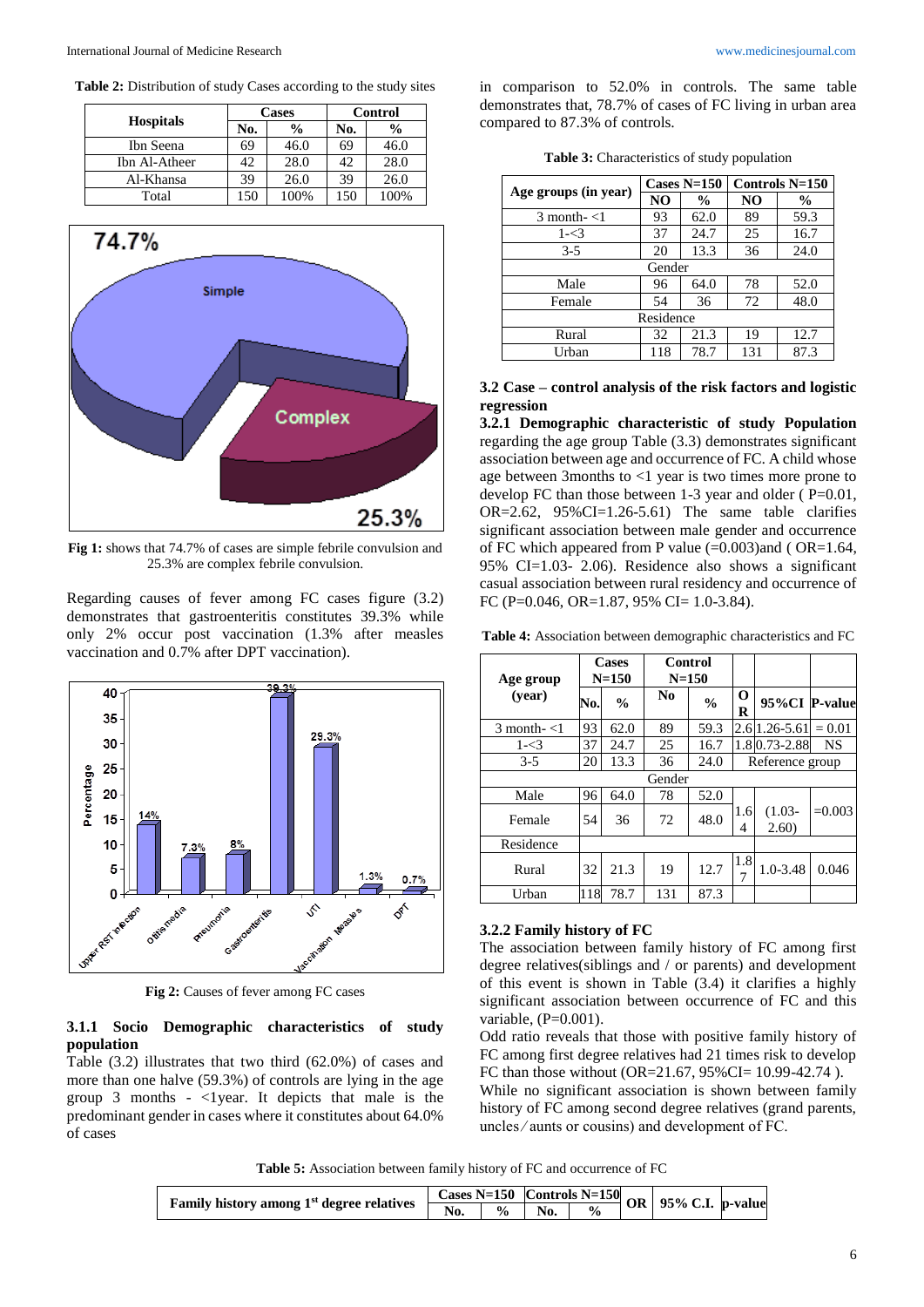| Positive                                              | 98  | 65.3 | 12  | $_{\rm 8.0}$ |  | $-21.6710.99 - 42.74 = 0.001$ |           |  |  |
|-------------------------------------------------------|-----|------|-----|--------------|--|-------------------------------|-----------|--|--|
| Negative                                              | 52  | 34.7 | 138 | 92.0         |  |                               |           |  |  |
| Family history among 2 <sup>nd</sup> degree relatives |     |      |     |              |  |                               |           |  |  |
| Positive                                              | 22  | 14.7 | 20  | 13.3         |  |                               | <b>NS</b> |  |  |
| Negative                                              | 128 | 85.3 | 130 | 86.7         |  | $1.12 \mid 0.58 - 2.15$       |           |  |  |

#### **3.2.4 Parental smoking**

Regarding mother smoking during pregnancy Table (3.5) shows no significant association between maternal smoking and occurrence of FC. While in the same table father smoking within the house while a mother was pregnant has a significant association with the occurrence of FC (P=0.001). Odd ratio indicates that paternal smoking play an important role in development of FC (OR=8.83, 95%CI=3.35-23.25)

**Table 6:** Association between parental smoking and occurrence of FC

| <b>History of Mother</b>    | <b>Cases</b>              |               | <b>Controls</b> |               |           | 95%            |             |  |
|-----------------------------|---------------------------|---------------|-----------------|---------------|-----------|----------------|-------------|--|
| smoking during<br>pregnancy | No.                       | $\frac{0}{0}$ | No.             | $\frac{0}{0}$ | <b>OR</b> | C.I.           | p-<br>value |  |
| Yes                         | 12                        | 8.0           | 10              | 6.7           | 1.22      | $0.51 -$       | NS          |  |
| No                          | 138                       | 92.0          | 140             | 93.3          |           | 2.91           |             |  |
| Total                       | 150                       | 100%          | 150             | 100%          |           |                |             |  |
|                             | History of father smoking |               |                 |               |           |                |             |  |
| Yes                         | 35                        | 23.3          | 5               | 3.3           | 8.83      | 3.35-<br>23.25 | $=0.001$    |  |
| No                          | 115                       | 76.7          | 145             | 96.7          |           |                |             |  |
| Total                       | 150                       | 100%          | 150             |               |           | 100%           |             |  |

#### **3.2.5 Prematurity and low birth weight**

Table (3.6) shows that there is no significant association between maturity at birth and development of FC. While the same table demonstrates that 22.7% of cases had low birth weight (<2500gm) compared to 9.3% among controls. Those children whose birth weight was less than 2500gm were more significantly liable to develop FC. (P=0.0013, OR=2.91, 95%CI= 1.49- 5.68)

**Table 7:** Association between maturity, birth weight and occurrence of FC

| <b>Maturity</b>       | <b>Cases</b><br>$N = 150$ |               | Controls N=150 |                   | OR 95% C.I. p-value |           |
|-----------------------|---------------------------|---------------|----------------|-------------------|---------------------|-----------|
|                       | No.l                      | $\frac{0}{0}$ | No.            | $\frac{0}{0}$     |                     |           |
| Premature             |                           | 15 10.0       | 19             | 12.7              | $0.77$ 0.37-1.57    | <b>NS</b> |
| Full term   135  90.0 |                           |               | 131            | 87.3              |                     |           |
|                       |                           |               |                | Birth weight (gm) |                     |           |
| $<$ 2500              |                           | 34 22.7       | 14             | 9.3               |                     |           |
| >2500                 |                           | 116 77.3      | 136            | 90.7              | 2.91 1.49-5.68      | $=0.001$  |

#### **4. Discussion**

In the present study, FC cases were classified into two type's simple and complex FC. The majority of cases were simple FC (74.7%), and 25.3% were complex FC; these finding are consistent with result of other study conducted in Lebanon at 2003, to determined classification and risk factors of recurrence of FC on 200 FC cases. This study showed that simple FC occurred in 76.3%, while only 23.7% of children had complex FC <sup>[17]</sup> Other studies showed the same findings. [18, 12] The present study found that gastroenteritis constituted about 39.3% of the causes of fever, 29.3% were due to urinary tract infection, upper respiratory infection (14%), pneumonia (8%) and 7.3% had otitis media. Two cases had post vaccination fever (Measles, DPT). These finding are similar to a study conducted in Hong Kong at 2007, Such study found that gastroenteritis constituted (38.2%), 27.3% were due to

urinary tract infection, upper respiratory tract infection  $(13.1\%)$ , pneumonia  $(9.3\%)$ , 11.1% had otitis media and one case reported post MMR vaccination fever [19] On the other hand, a cohort study was performed involving 379, children from USA at 2002, demonstrated that upper respiratory infection is a major cause of fever among FC cases (64.7%), pneumonia represented 17% and gastroenteritis about 9% <sup>[20]</sup> This difference may be due to a variation in the prevalence of diseases among countries. However, different studies have reported that vaccination is not a direct cause of FC. Moreover, another cohort study was conducted to determine the risk of seizures after receipt of DPT, MMR vaccination. It included reviews of the medical records of children with seizures who were admitted to four hospitals in England at 2001. This study reported that receipt of DTP vaccine was associated with an increased risk of febrile seizures only on the day of vaccination (relative risk=5.70; 95%CI= 1.98 - 16.42). While receipt of MMR vaccine had an increased risk of febrile seizures 8 to 14 days after vaccination (RR= 2.83; 95%CI= 1.44 to 5.55). Number of febrile seizures attributable to the administration of DTP and MMR vaccination were estimated to be 6 - 9 and 25 -34 per 100,000 children, respectively. As compared with other children with febrile seizures that were not associated with vaccination. The study also reported that children who had febrile seizures after vaccination was not found to be at higher risk for subsequent seizures and neurodevelopment disabilities or any adverse consequence  $[21]$  The present study revealed that children age group between  $(3 \text{ months } - 1 \text{ year})$  have significant association to develop FC (OR=2.62, 95%CI=1.26-5.61, P=0.01). A population –based cohort study conducted in Houston at 1997, which included 639 children who were followed from their first FC. The study found that younger age < 1year at first FC have more recurrence rate of FC than older age group (3-5years)<sup>[22]</sup> In addition, Verity *et al*, <sup>[23]</sup> mentioned that children age  $\langle$  1year with FC have 50% chance of recurrence, comparing with a recurrence risk of only 20% if the first seizure occurred after the age of 3 years. Such authors attributed this fact to incomplete brain maturation during this age.

Also the present study demonstrates that male gender is more liable for development of FC (OR=1.64, 95% CI=1.03- 2.06, P=0.003). A case-control study, which was conducted in Finland at 2003, demonstrated that male gender is more risky to develop FC (OR=1.9, 95%CI=1.0-3.7 P=0.0003). The investigator attributed that finding to the earlier maturation of female's brain [24] Moreover, a prospective cohort study was conducted in Japan at 1996 by Takayuki. [25] Which included follows up of children from birth until six year of age (total number of children examined were 17,044). In this study the prevalence of FC in boys were higher than girls (11.2 %: 9.3 %) respectively. On the other hand, a case-control study conducted in England at 2007,by Sadleir and scheffur <sup>[26]</sup>Proved no association between gender and development of FC.The present study indicated that residence in rural area was significantly associated with occurrence of FC (OR=1.87, 95% CI= 1.0- 3.84, P=0.046,). These finding agree with other population study which covered a children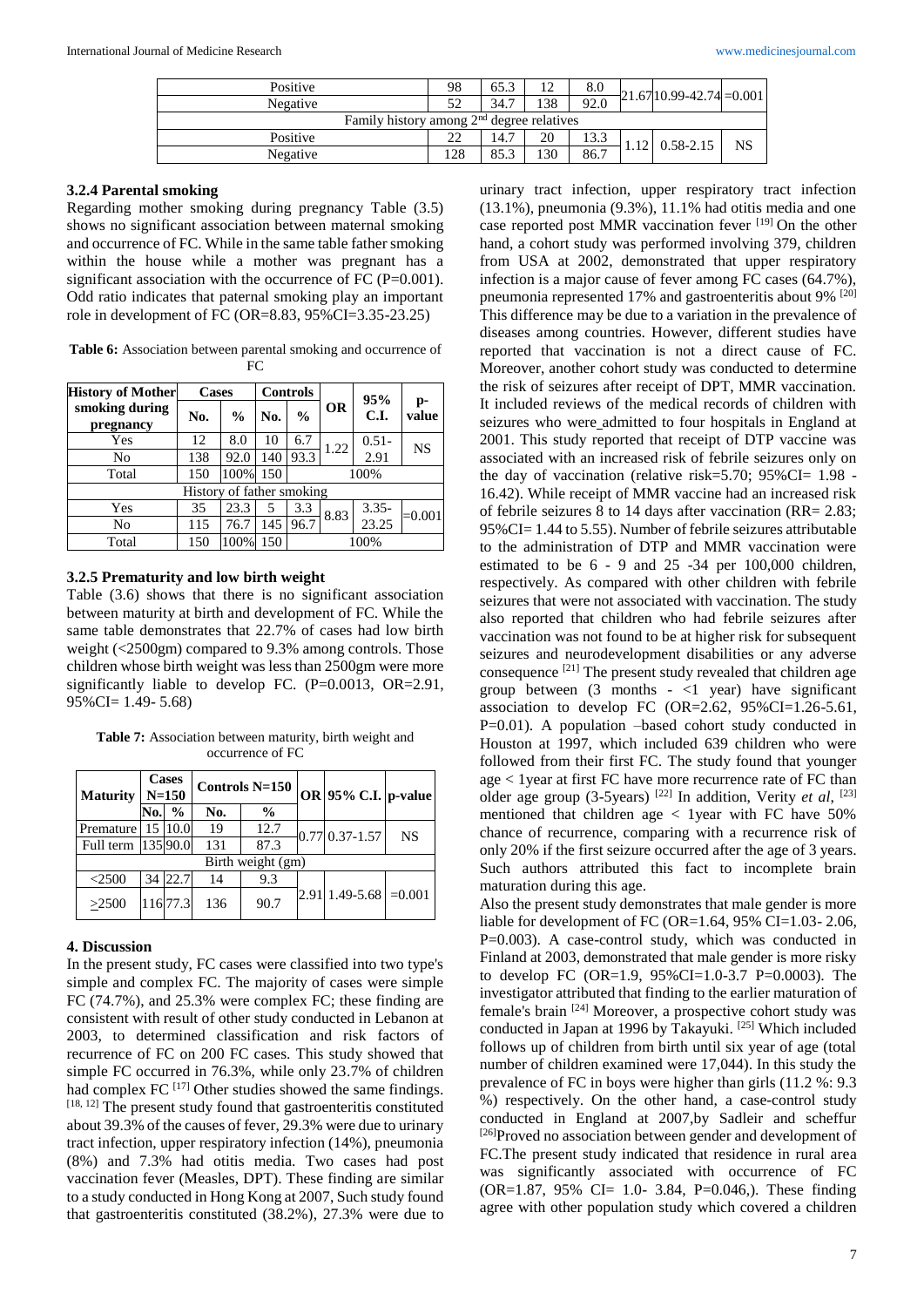from Southern Taiwan at 1999, revealed that rural residence play important role in development of  $FC^{[27]}$ . This association may be attributed to the low socioeconomic status of this area comparing to urban area, In addition, to high prevalence of illiteracy among families which means mismanagement of fever, and subsequently increases the risk for development of FC. Data observed from the present study shows that those children with family history of FC among first-degree relatives (parents, siblings), have 21 risk times to develop FC, with a significant association (OR=21.67, 95%CI=10.99-42.74. P=0.001). This finding is an accordance with another cohort study performed in Iran at 2001 by Telabian and Mohammadi<sup>[28]</sup> They found a positive correlation between family history of FC among first-degree relatives and occurrence of FC (OR=2.43, 95%CI=1.32-4.56, P=0.036). This finding also mimic other results which has been conducted by Vanesch *et al* [29] and Dura -Travel *et al*. In addition, a study in USA, which has been conducted by Eric *et al*, [30] in 1998; they found that those children with family history of FC have a significant genetic component for susceptibility to develop FC, these genes carried by chromosome 8q13-21. Thus, genetic factor plays an important role and considered as a fixed risk factor for occurrence of FC. On the other hand, the present study showed no significant association between family history of FC among second-degree relatives and development of FC, similar finding was reported in other studies  $[31]$ . One of the important environmental risk factor for the development of FC is prenatal exposure to cigarette smoking whether active or passive smoking (environmental smoking). The effect of prenatal smoking exposure on the risk of FC has been evaluated in 2 case- control studies; Berg *et al*, <sup>[103]</sup> reported no association whereas, Cassano *et al*, [32] found a 2 fold increase risk of FC in children whose mother exposed to smoking during pregnancy. However, this study fails to depict a significant association between exposure to cigarette smoke and development of FC, probably due to recall bias which is one of the important disadvantage of case-control study or because female smoking is not a common habit among Mosul society. The present study reported that father's smoking within household while mother is pregnant could play a significant risk in the development of FC. This finding is similar to a study that has been done in Denmark at 2005. Authors suggested that prenatal exposure to cigarette smoking whether active or passive may affect brain development and maturation during the fetal life and any sudden elevation in body temperature of child whose mother exposed to smoking during pregnancy may lead to attack of fit [33] Furthermore, Sidvenvall *et al* [34] suggested in their study that prenatal exposure to smoking may reduce fetal oxygenation and impaired fetal blood flow, which subsequently make the child more liable to develop FC, than others who were not exposed.The nature of relationship between birth weight and occurrence of FC is not completely clear, however, the present study clarified that children whose birth weight less than 2500 gm were more liable to develop FC.This comes in accordance with other study which has been conducted in Malaysia at 2001 by Ling [35], he suggested that the relationship between LBW and the development of FC, could be explained by the presence of intrauterine growth retardation among this group, which makes them more likely to experience hypoxia and consequently increases the risk of FC.

#### **5. Conclusion**

The following conclusions were obtained from the present study.

1. Gastroenteritis constituted a major cause of fever among cases of FC. 2-Three quarters (74.7%) of cases were simple febrile convulsion. 3- The following factors were emerged as a risk predictors of development of FC among study sample: Family history of febrile convulsion among first-degree relatives (Exp B=27.21, P=0.001), fathers smoking (Exp B=8.84, P=0.001), family history of febrile convulsion among seconddegree relatives(Exp B=2.52, P=0.01), rural residence (Exp B=2.20, P=0.01), degree of temperature  $>39^{\circ}$  (Exp B=0.32, P=0.001), and children aged between 3-5 years  $(Exp B = 0.69, P = 0.05).$ 

#### **6. Recommendations**

- 1. Reassurance of parents about the benign nature of this disorder.
- 2. Educate parents about
- a. Prognosis, causes and management of a case of FC**.**
- b. Early management of fever play an important role to prevent of FC, hence, this issue should be a vital point in parent's education.
- 3. Further cohort studies are need to identify causal relation between the risk factors established in this study and development of FC, in addition, to other factors (iron deficiency anemia, history of developmental delay and number of episode of fever per year).

#### **References**

- 1. Baumann RJ, Duffner PK. Treatment of children with Simple febrile seizures.Pediatric Neurology. 2000;  $23:11-7$ .
- 2. Waruiru C, Appleton R. Febrile seizures. Arch Dis Child. 2004; 89:751-756.
- 3. Wirrell E, Turner T. Parental anxiety and family disruption following a first febrile seizure in childhood. Paediatr Child Health. 2001; 6:139-143
- 4. Stuijvenberg VM, Vos SD, Tjiang GC, Steyerberg EW, Derksen- Lubsen G, Moll HA. Parents' fear regarding fever and febrile seizures. Acta Paediatr. 1999; 88:618- 622.
- 5. Hauser WA. The prevalence and incidence of convulsive disorders in children. Epilepsia. 1994; 35:1-6.
- 6. Trainor JL, Hampers LC, Krug SE, Listernick R. Children with first simple febrile convulsion are at low risk of bacterial illness. Academic Emergency Medicine 2001; 8(8):781-787.
- 7. Gorden KE, Dooley JM, Camfeild PR, Camfeild CS, Macsween J. Treatment of febrile seizures. Pediatric. 2001; 108:1080-8
- 8. Duchowny M. Febrile Seizure in Childhood, in The Treatment of Epilepsy. Philadelphia Wyllie E, 1993, 647-653.
- 9. Smith MC. Febrile seizure recognition and management, Drugs. 2002; 52(6):933-44.
- 10. Fishman MA. Febrile Seizure in Principle and Practice of pediatrics, 3rd ed, Philadelphia Millan MC, 1999, 1949.
- 11. Knudsen FU. Febrile seizure, Treatment and prognosis. Epilepsia, 2000, 41-2.
- 12. Kjeldsen MI, Kyvik KO, Friis ML, Christensen K. Genetic and environmental factors in frbrile seizure: